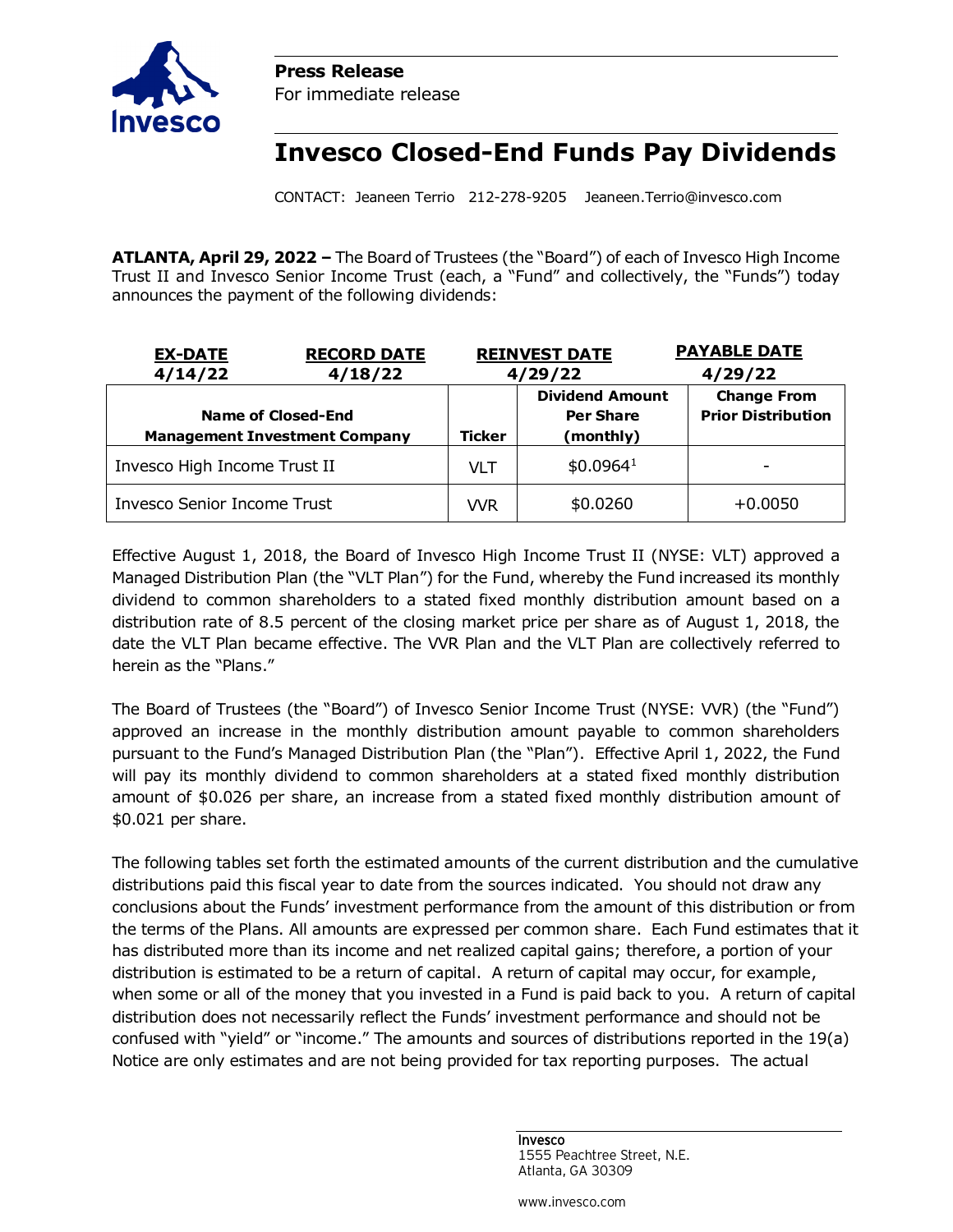$<sup>1</sup>$  A portion of this distribution is estimated to be from a return of principal rather than net income. The</sup> Section 19 notice referenced below provides more information and can be found on the Invesco website at www.invesco.com.

amounts and sources of the amounts for tax reporting purposes will depend on each Fund's investment experience during the remainder of its fiscal year and may be subject to changes based on tax regulations. Each Fund will send shareholders a Form 1099-DIV for the calendar year that will tell them how to report these distributions for federal income tax purposes.

|                                 | <b>April 2022</b>                      |                                          |                                      |                                        |                                                                                    |                                        |                                          |
|---------------------------------|----------------------------------------|------------------------------------------|--------------------------------------|----------------------------------------|------------------------------------------------------------------------------------|----------------------------------------|------------------------------------------|
|                                 | <b>Net Investment</b><br><b>Income</b> |                                          | <b>Net Realized Capital</b><br>Gains |                                        | <b>Estimated Return of</b><br><b>Principal (or Other</b><br><b>Capital Source)</b> |                                        | <b>Total</b><br><b>Current</b>           |
| <b>Fund</b>                     | Per<br><b>Share</b><br>Amount          | $%$ of<br>Current<br><b>Distribution</b> | <b>Per Share</b><br>Amount           | % of<br>Current<br><b>Distribution</b> | Per<br><b>Share</b><br>Amount                                                      | % of<br>Current<br><b>Distribution</b> | <b>Distribution</b><br>(common<br>share) |
| Invesco High Income<br>Trust II | \$0.0632                               | 65.56%                                   | \$0,0000                             | $0.00\%$                               | \$0.0332                                                                           | 34.44%                                 | \$0.0964                                 |
| Invesco Senior<br>Income Trust  | \$0.0260                               | 100.00%                                  | \$0.0000                             | $0.00\%$                               | \$0,0000                                                                           | $0.00\%$                               | \$0.0260                                 |

|                                 |                                      |                                  | CUMULATIVE FISCAL YEAR-TO-DATE (YTD) March 31, 2022* |                                  |                                                                |                                  |                                          |
|---------------------------------|--------------------------------------|----------------------------------|------------------------------------------------------|----------------------------------|----------------------------------------------------------------|----------------------------------|------------------------------------------|
|                                 | <b>Net Investment</b><br>Income      |                                  | <b>Net Realized Capital</b><br>Gains                 |                                  | <b>Return of Principal (or</b><br><b>Other Capital Source)</b> |                                  | <b>Total FYTD</b>                        |
| <b>Fund</b>                     | Per<br><b>Share</b><br><b>Amount</b> | % of 2022<br><b>Distribution</b> | <b>Per Share</b><br>Amount                           | % of 2022<br><b>Distribution</b> | Per<br><b>Share</b><br>Amount                                  | % of 2022<br><b>Distribution</b> | <b>Distribution</b><br>(common<br>share) |
| Invesco High Income<br>Trust II | \$0.0552                             | 57.26%                           | \$0.0000                                             | $0.00\%$                         | \$0.0412                                                       | 42.74%                           | \$0.0964                                 |
| Invesco Senior<br>Income Trust  | \$0.0210                             | 100.00%                          | \$0.0000                                             | $0.00\%$                         | \$0,0000                                                       | $0.00\%$                         | \$0.0210                                 |

\* Form 1099-DIV for the calendar year will report distributions for federal income tax purposes. Each Fund's annual report to shareholders will include information regarding the tax character of Fund distributions for the fiscal year. The final determination of the source and tax characteristics of all distributions in 2022 will be made after the end of the year.

The monthly distributions are based on estimates and terms of each Fund's Plan. Monthly distribution amounts may vary from these estimates based on a multitude of factors. Changes in portfolio and market conditions may cause deviations from estimates. These estimates should not be taken as indication of a Fund's earnings and performance. The actual amounts and its sources may be subject to additional adjustments and will be reported after year end.

Each Fund's Performance and Distribution Rate Information disclosed in the table below is based on the Fund's net asset value per share (NAV). Shareholders should take note of the relationship between the Fiscal Year-to-date Cumulative Total Return with the Fund's Cumulative Distribution Rate and the Average Annual Total Return with the Fund's Current Annualized Distribution Rate. Each Fund's NAV is calculated as the total market value of all the securities and other assets held by the Fund minus the total liabilities, divided by the total number of shares outstanding. NAV performance may be indicative of a Fund's investment performance. The value of a shareholder's

> Invesco 1555 Peachtree Street, N.E. Atlanta, GA 30309

www.invesco.com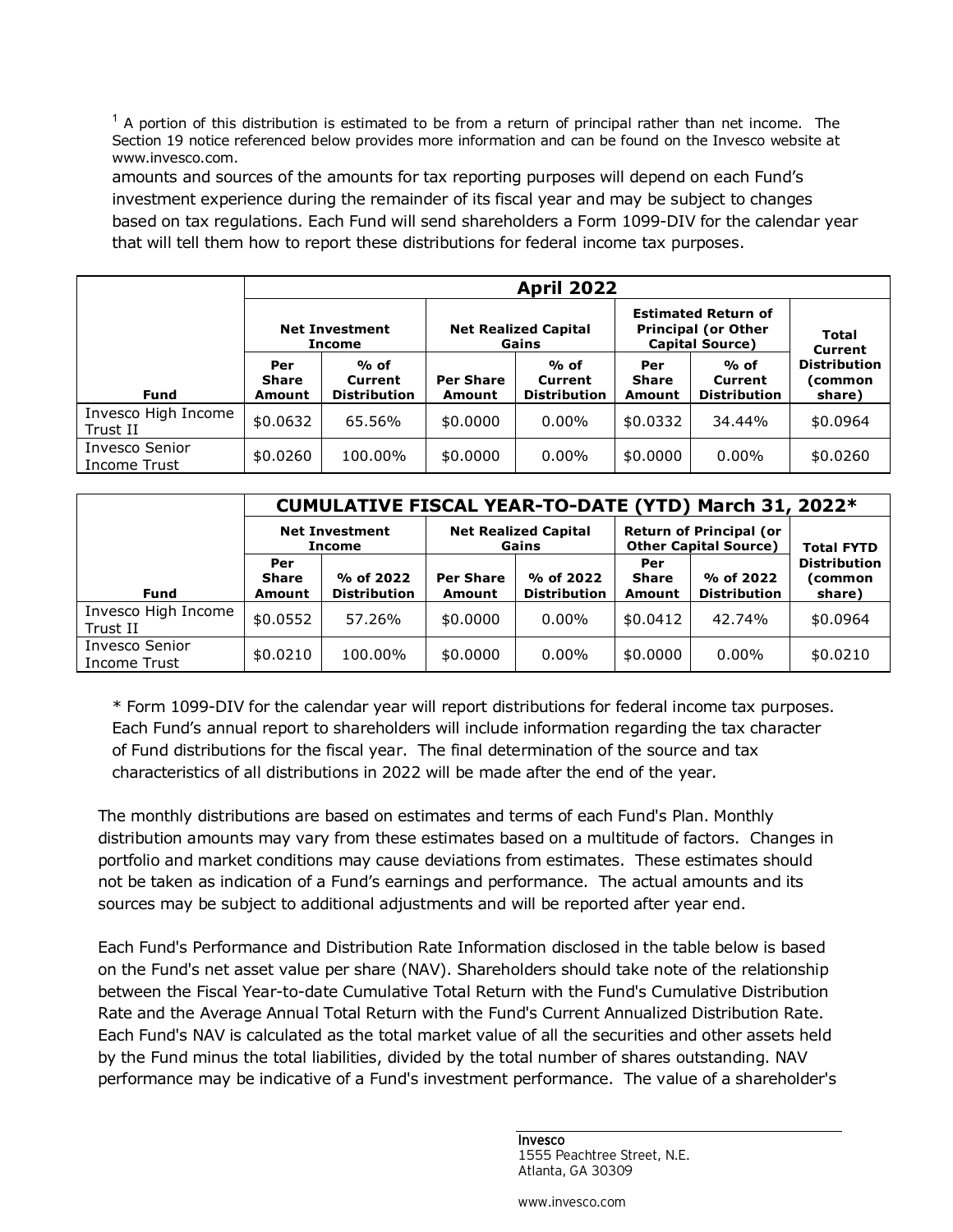investment in each Fund is determined by the Fund's market price, which is based on the supply and demand for the Fund's shares in the open market.

|                                       | Fiscal Year-to-date March 1, 2022 to March 31,                | Five year period ending<br>March 31, 2022            |                                                          |                                                    |
|---------------------------------------|---------------------------------------------------------------|------------------------------------------------------|----------------------------------------------------------|----------------------------------------------------|
| <b>Fund</b>                           | <b>FYTD</b><br><b>Cumulative</b><br>Total Return <sup>1</sup> | <b>Cumulative</b><br><b>Distribution</b><br>Rate $2$ | Current<br>Annualized<br><b>Distribution</b><br>Rate $3$ | <b>Average Annual Total</b><br>Return <sup>4</sup> |
| Invesco High Income<br>Trust II       | $-1.25%$                                                      | 0.71%                                                | 8.49%                                                    | 4.73%                                              |
| <b>Invesco Senior Income</b><br>Trust | $0.27\%$                                                      | $0.46\%$                                             | $6.70\%$                                                 | 5.25%                                              |

Funds' Performance and Distribution Rate Information:

<sup>1</sup> Fiscal year-to-date Cumulative Total Return assumes reinvestment of distributions. This is calculated as the percentage change in the Fund's NAV over the fiscal year-to-date time period including distributions paid and reinvested.

<sup>2</sup> Cumulative Distribution Rate for the Fund's current fiscal period (March 1, 2022 to March 31, 2022) is calculated as the dollar value of distributions in the fiscal year-to-date period as a percentage of the Fund's NAV as of March 31, 2022.

<sup>3</sup> The Current Annualized Distribution Rate is the current fiscal period's distribution rate annualized as a percentage of the Fund's NAV as of March 31, 2022.

<sup>4</sup> Average Annual Total Return represents the compound average of the annual NAV Total Returns of the Fund for the five-year period ending March 31, 2022. Annual NAV Total Return is the percentage change in the Fund's NAV over a year including distributions paid and reinvested.

In order to comply with the requirements of Section 19 of the Investment Company Act of 1940, each Fund will provide its shareholders of record on the record date with a 19(a) Notice disclosing the sources of its dividend payment when a distribution includes anything other than net investment income.

The Plans will be subject to periodic review by each Fund's Board, and a Fund's Board may terminate or amend the terms of its Plan at any time without prior notice to the Fund's shareholders. The amendment or termination of a Fund's Plan could have an adverse effect on the market price of such Fund's common shares.

The amount of dividends paid by each Fund may vary from time to time. Past amounts of dividends are no guarantee of future dividend payment amounts.

Investing involves risk and it is possible to lose money on any investment in the Funds.

Invesco 1555 Peachtree Street, N.E. Atlanta, GA 30309